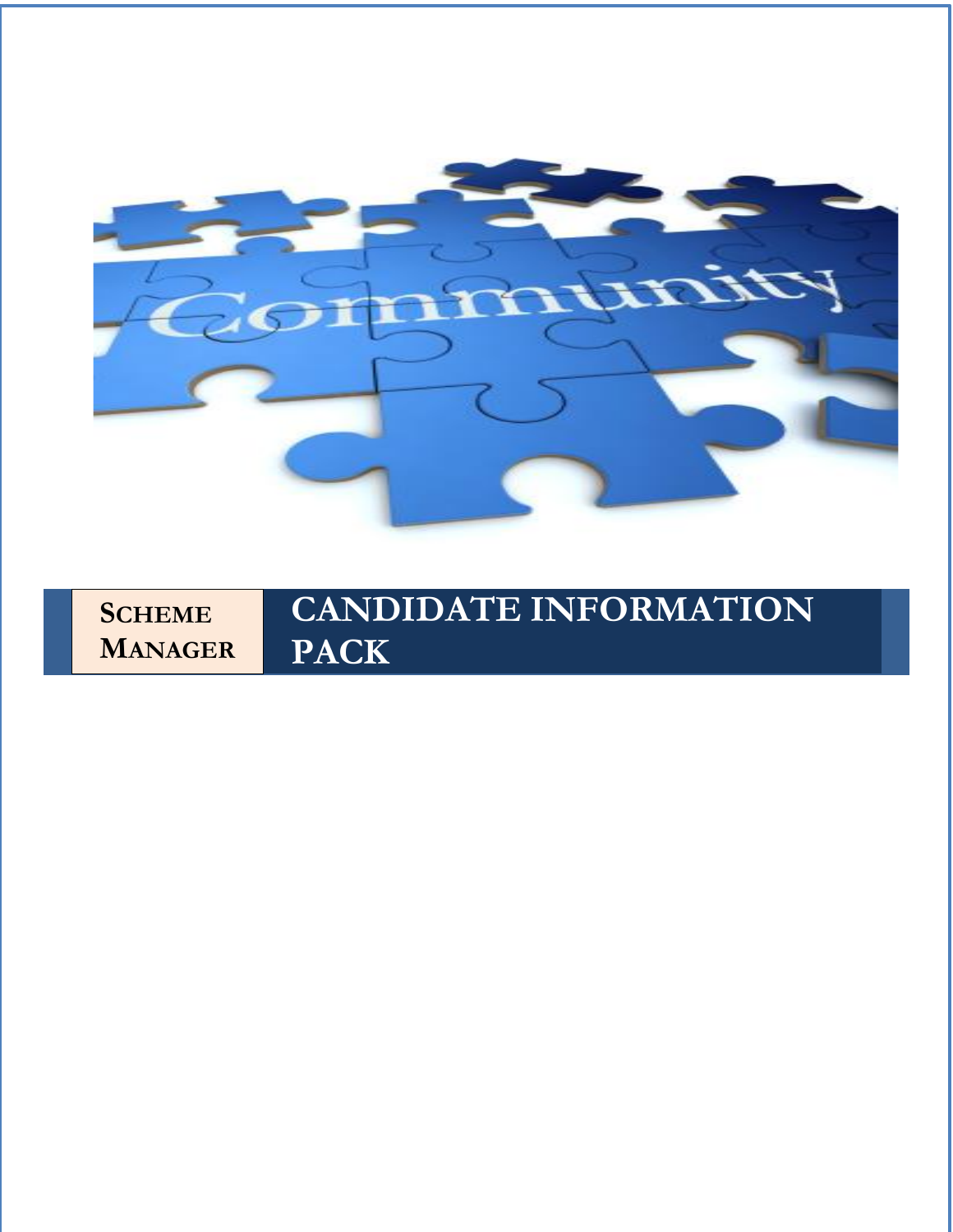# Candidate Information Pack

© Nehemiah UCHA Ltd 1-3 Beacon Court, Birmingham Road Great Barr, Birmingham B43 6NN Phone 0121 358 0966 • Fax 0121 358 0934 Websit[e www.nehemiah-ucha.co.uk](http://www.nehemiah-ucha.co.uk/) Email: [contact@nehemiah-ucha.co.uk](mailto:contact@nehemiah-ucha.co.uk) Facebook.com/Nehemiahucha Twitter.com/Nehemiahucha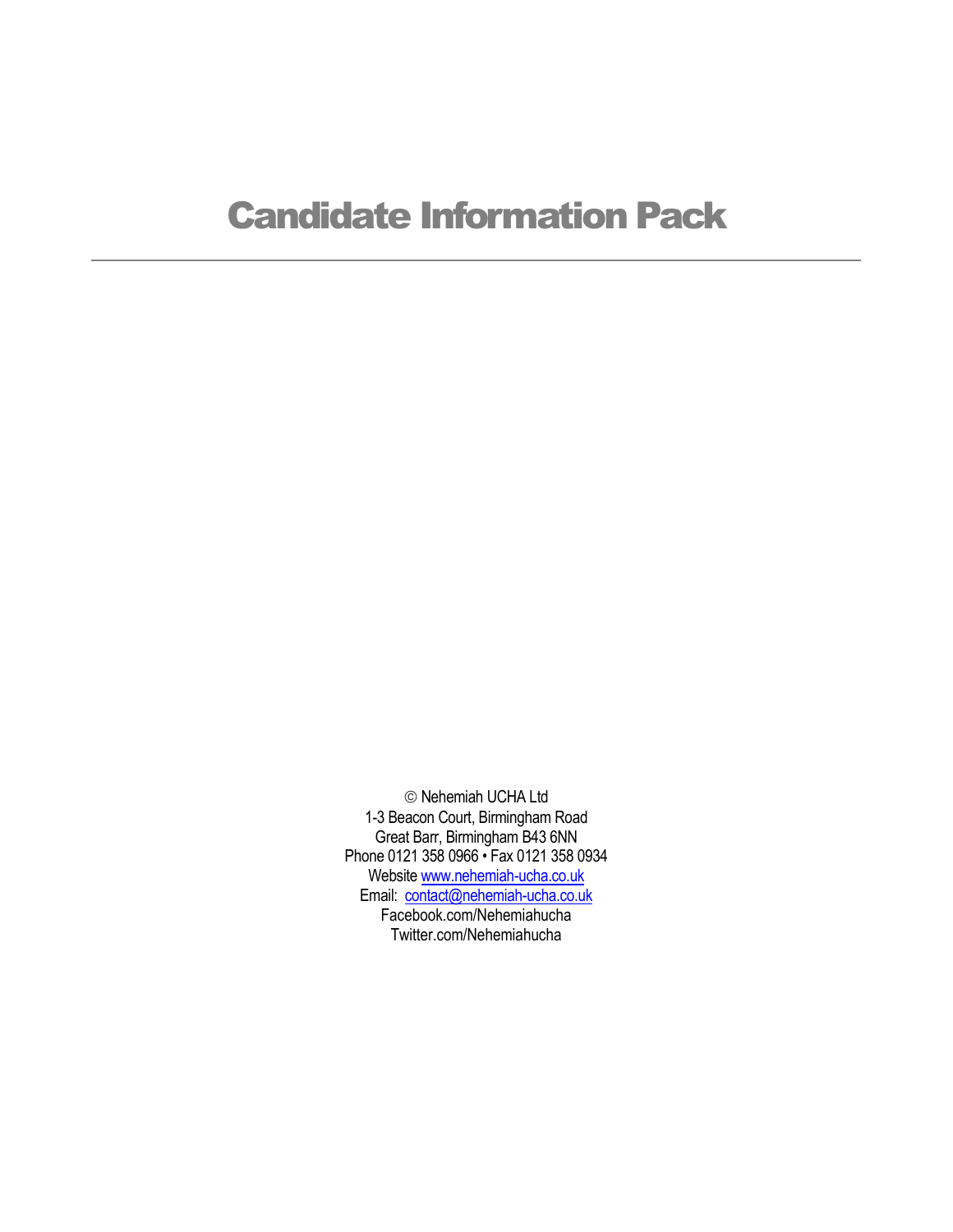# Table of Contents

Letter to Applicants

Section 1 - Our Organisation

- Mission, Vision and Values
- Organisation Chart
- Section 2 The Vacancy
- Section 3 Job Description & Person Specification

Section 4 - Summary of Employment Terms

Section 5 - The Selection & Induction Process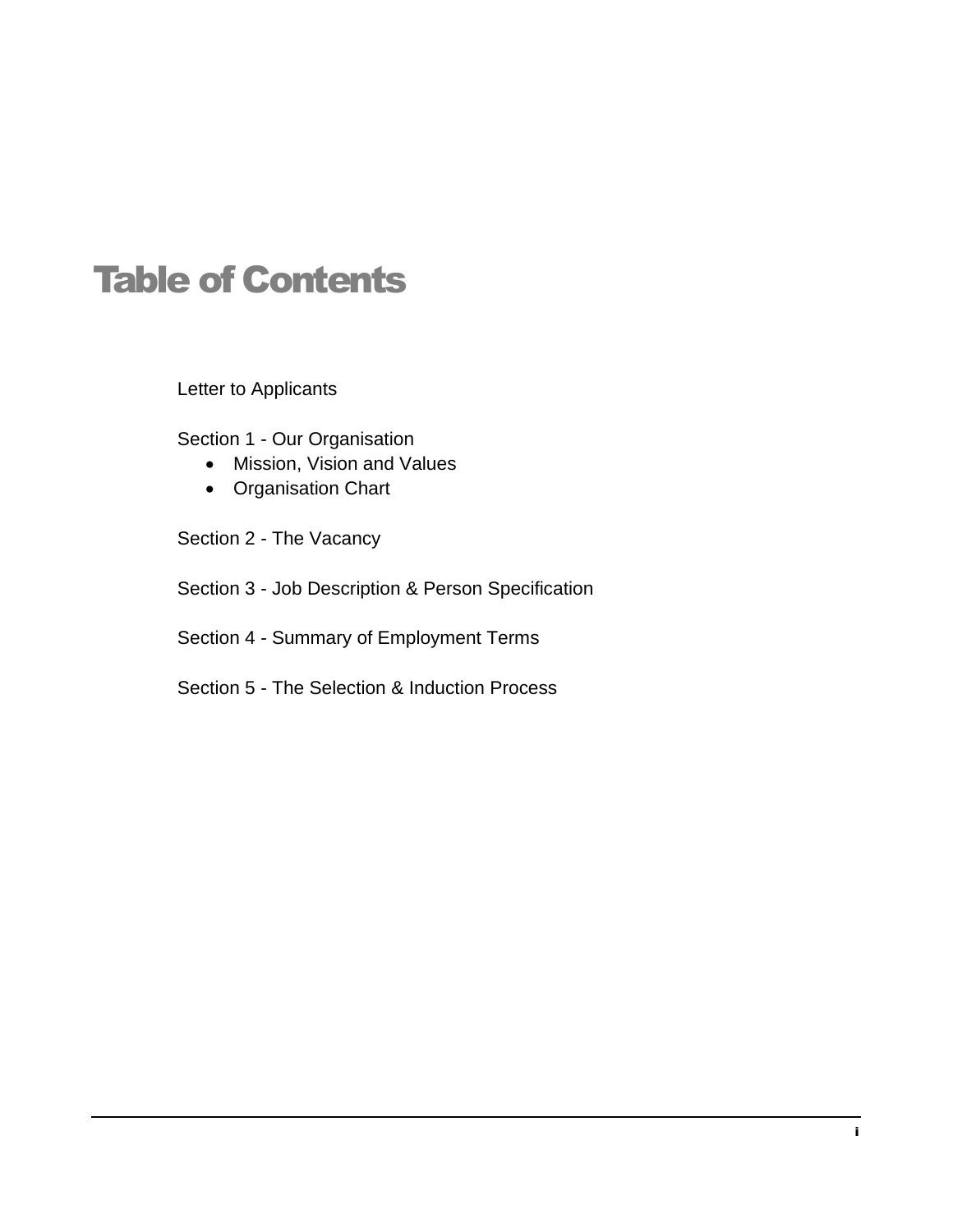## **Dear Applicant**

Thank you for your interest in our **Scheme Manager** vacancies.

The recruitment pack includes some important information to assist you so that you can submit your application as required for consideration.

The selection process will consist of a two stage process outlined below:

- 1. As part of the **first stage** of the recruitment process you will undertake a series of assessments including a group assessment exercise.
- 2. The **second stage** of the recruitment process will involve a formal panel interview and interaction with stakeholder group.

Nehemiah Housing Association looks forward to receiving your completed application form and welcoming you to and what we trust will be the beginning of a wonderful opportunity.

Yours sincerely

*Janet Dubidat*

**Janet Dubidat**  Company Secretary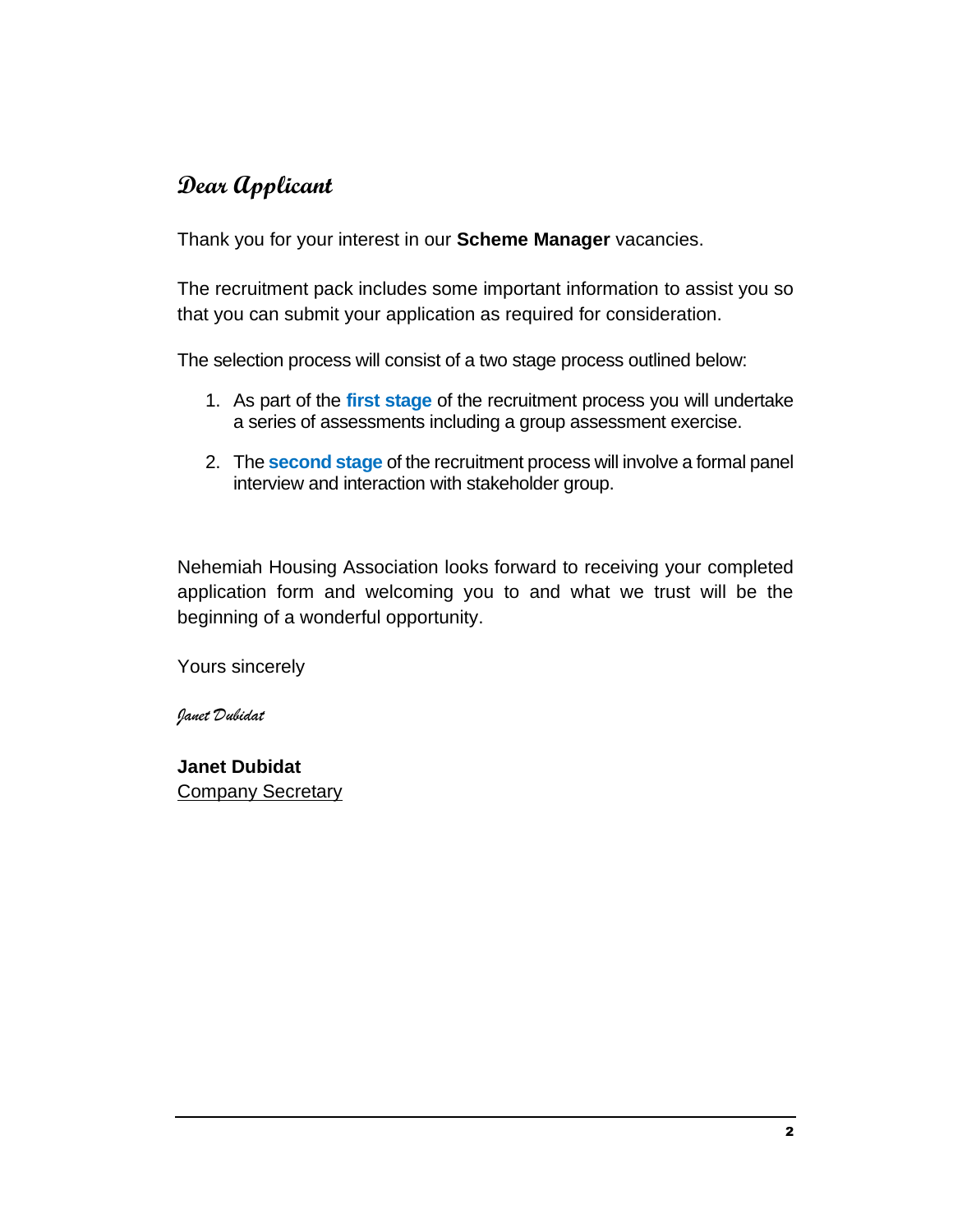## **Mission, Vision, Values Statement and Business Objectives**

| <b>VISION</b>                                                                                                                                                                                                                | <b>Values</b>                                                                                                                                                                                                                                                                                                                                                                                                                                                    |
|------------------------------------------------------------------------------------------------------------------------------------------------------------------------------------------------------------------------------|------------------------------------------------------------------------------------------------------------------------------------------------------------------------------------------------------------------------------------------------------------------------------------------------------------------------------------------------------------------------------------------------------------------------------------------------------------------|
| Our vision is to be the leading<br>independent BAME housing<br>provider in the UK delivering a range<br>of services which are unsurpassed in<br>the community                                                                | <b>PASSIONATE</b> - we are passionate<br>about empowering people to build<br>communities alongside homes<br><b>DIVERSITY</b> - we believe <b>diversity</b> is<br>$\bullet$<br>a strength in every aspect of our work<br>and the communities around us<br><b>INTEGRITY</b> - we act with integrity<br>in all that we do even when that is not<br>the easy option<br><b>SUSTAINABLE</b> - we believe our<br>actions and their impact must always<br>be sustainable |
| <b>MISSION</b><br>Our mission is to build successful,<br>sustainable and diverse<br>communities by providing housing<br>and well-being services in a<br>culturally sensitive way to our<br>current and our future customers. | <b>Business Objectives</b><br>1. To be effective and grow<br>2. Deliver excellent services<br>Be open, transparent and accountable<br>3.<br>in governance and risk management<br>4. Deliver Social investment through<br>monitoring our environmental,<br>economic and social impact<br>5. People Development & Well-Being                                                                                                                                       |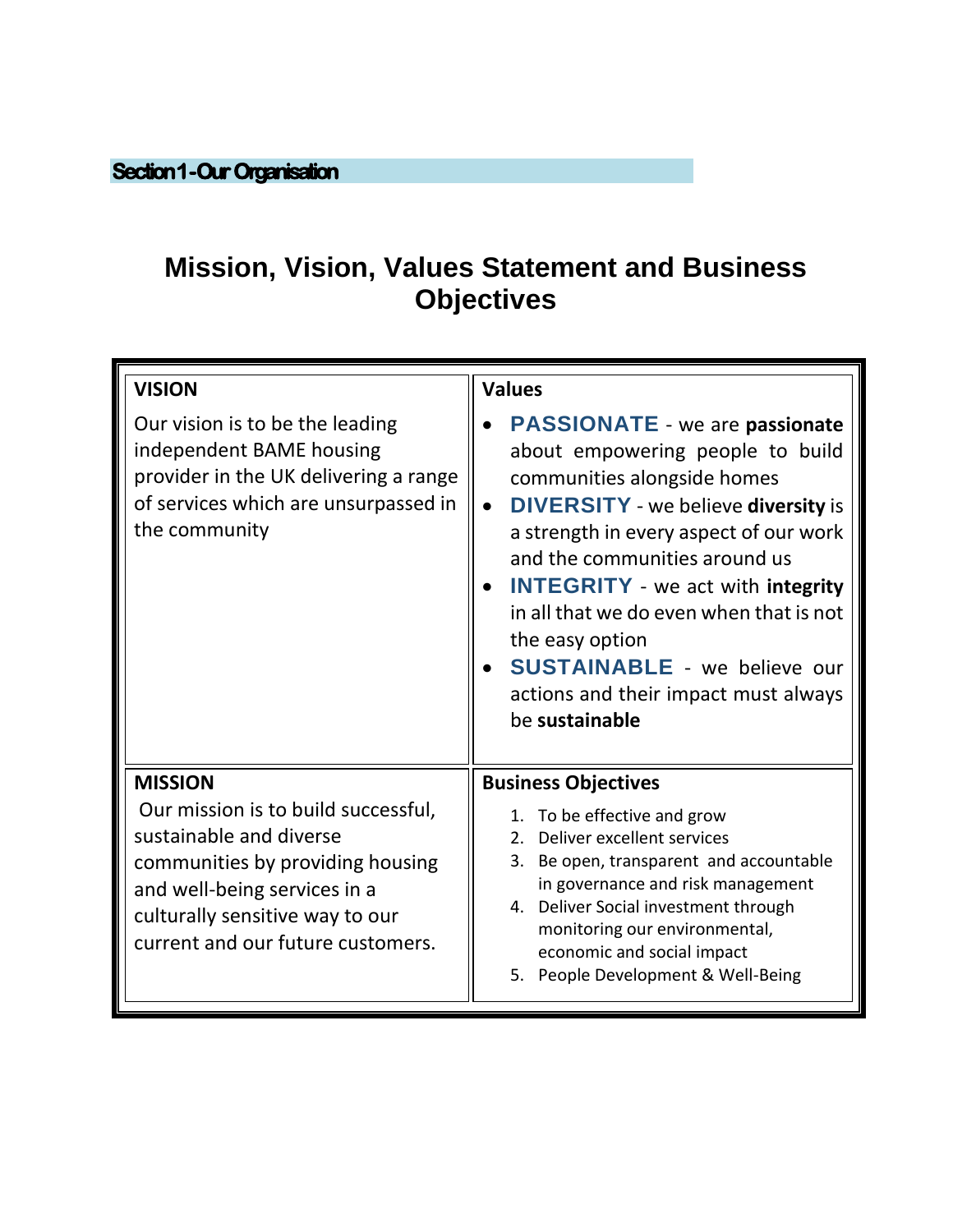Nehemiah UCHA is a progressive housing association formed by the merger of Nehemiah Housing Association and United Churches Housing Association in 2007. The organisation has a portfolio of 1240 properties in ownership and management serving the multicultural African Caribbean, Asian and European communities within the West Midlands. The Association provides homes for single people, families, couples and elderly people in Birmingham, Coventry, Dudley, Sandwell, Walsall and Wolverhampton.

As a landlord, we pride ourselves on being accountable and accessible to the communities we serve. As a Support Provider, we assist people to obtain and maintain tenancies, and make a major contribution in the prevention of homelessness.

We have responded to the needs of our tenants, by providing large homes for those with extended families, specially designed homes for people with disabilities or specific religious/cultural needs, and energy efficient homes to minimise the impact of fuel poverty.

Nehemiah UCHA is committed to serving the community and aims to build it into a thriving social unit in which people of all ethnic backgrounds feel at home and valued. The provision of good, affordable housing is the platform from which the Association has committed itself to the community at large, conveying the idea of value and a sense of caring.

### **How we are structured**

The Association is governed by a board of paid members who delegate responsibility for day-to-day work to be undertaken by committees and staff. Presently there are four committees: Audit and Finance, Operations and Remunerations and HR and Equalities.

The organisation chart attached details the current staffing levels.

## **The Operations Team**

The work with the Operations Team is to provide a comprehensive customer focused service to the highest possible standard, including lettings, arrears and ASB management, responsive repairs, voids, and ensuring that the Association's properties are maintained to the highest possible standard, in line with customers' expectations.

For further information please contact Janet Dubidat on 0121 358 8024, see our website at [www.nehemiah.co.uk](http://www.nehemiah.co.uk/) or email: [recruitment@nehemiah.co.uk;](mailto:recruitment@nehemiah.co.uk)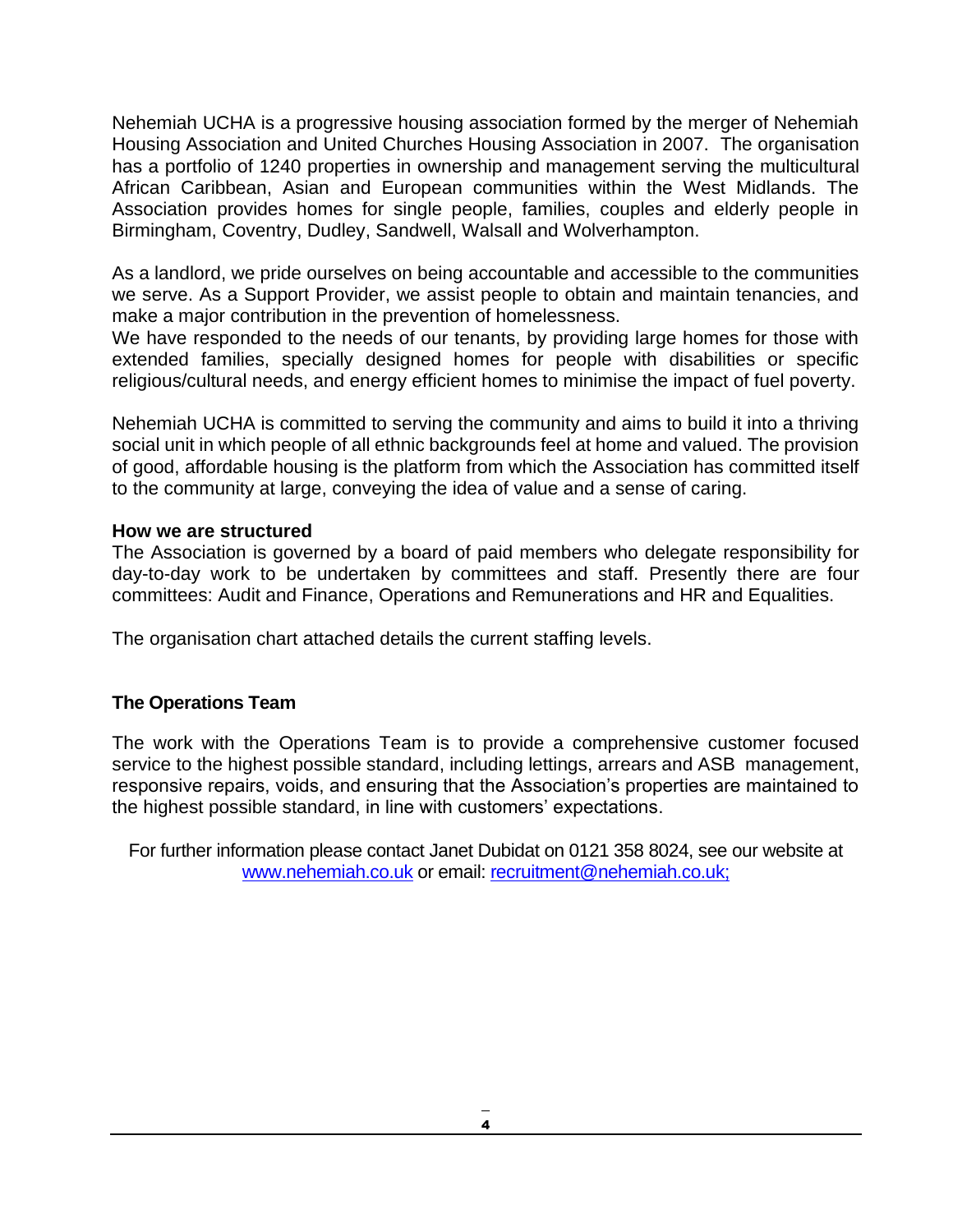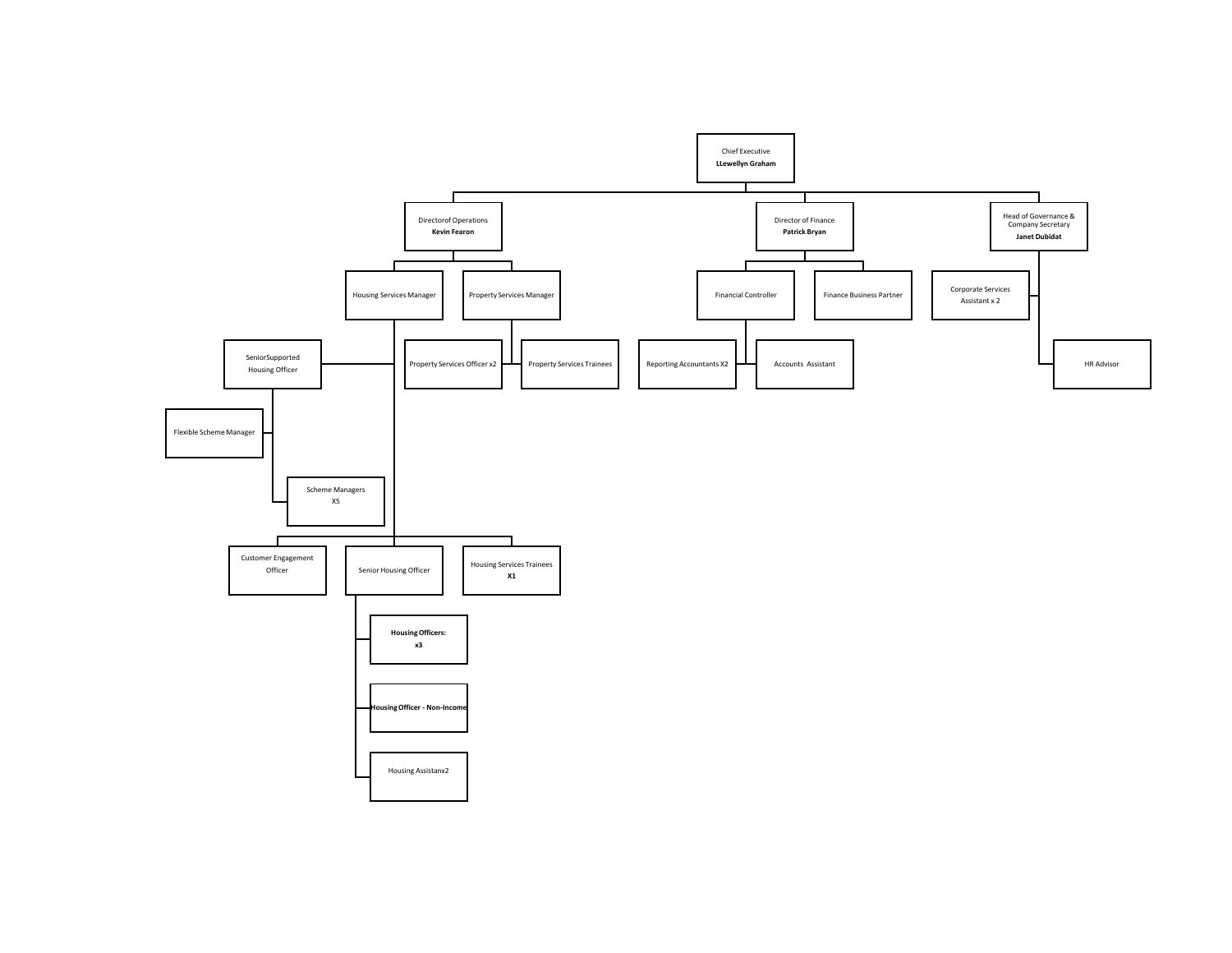## **Section 2-The Vacancy**

## **Scheme Manager – 2 Vacancies Salary: £23,940.92-£24.419.56 Location: Wolverhampton & Birmingham**

Nehemiah is a BAME (Black Asian Minority Ethnic) Housing Association providing affordable housing for a mixed clientele in six local authority areas of the West Midlands

We are seeking 2 Scheme Managers who will:

- manage the scheme, and to provide support to Customers to enable them to live independently with support, in a safe and secure environment. To manage volunteers. To act as a link for Customers with statutory and voluntary organisations.
- assist the Senior Supported Housing Officer to organise and deliver the Customer Framework and required outcomes including working with various groups and providing support for meetings and events
- be innovative with the ability to work on own initiative
- communicate with excellence
- have a proactive approach to problem solving
- have a current driving licence and access to vehicle
- be committed to equal opportunities
- work with flexibility including unsociable hours

#### **Previous applicants need not apply**

**No Agencies**

**Application Closing Date: 24 th June 2022 Interviews W/C: 4 th July 2022**

*Further details please contact: Website: [www.nehemiah.co.uk](http://www.nehemiah.co.uk/) or emails[:corporate.services@nehemiah.co.uk](mailto:corporate.services@nehemiah.co.uk) or contact on Janet Dubidat on 0121 358 8024 or Jugjit Bhai on 0121 358 0966*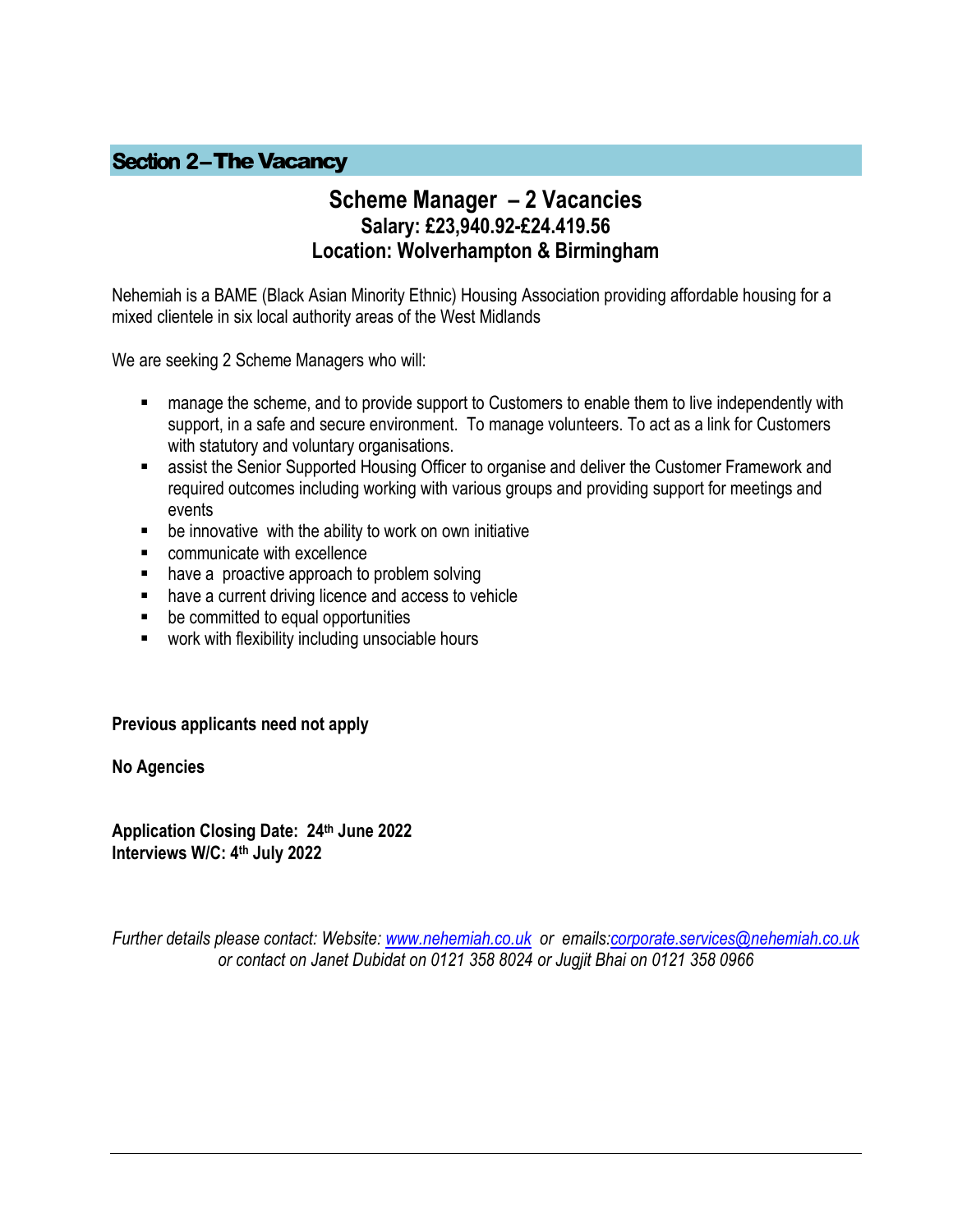#### **Section 3 – Job Description and Person Specification**

#### **JOB DESCRIPTION**

| <b>Post Title</b>           | Scheme Manager                                                                                                                                                 |
|-----------------------------|----------------------------------------------------------------------------------------------------------------------------------------------------------------|
| <b>Grade/Salary</b>         | £23,940.92-£24.419.56                                                                                                                                          |
| <b>Hours</b>                | The standard full time working week for employees is 35 hours per<br>week, working Monday to Thursday 9am to 5pm and Fridays 9am to<br>4:30pm.                 |
| <b>Head Office Location</b> | 1-3 Beacon Court Birmingham Road, Great Barr Birmingham, West<br>Midlands, B43 6NN.                                                                            |
|                             | In this role, there will be a need to travel to attend meetings and<br>events for the proper performance of duties and to provide cover<br>across the service. |
| <b>Reporting Lines</b>      | This post reports to the Senior Supported Housing Officer                                                                                                      |

#### **Our Story**

In the 1980s growing housing needs, urban deprivation and an aging African-Caribbean population posed problems, exacerbated by riots in Handsworth in 1981 and 1985. The African-Caribbean community through a variety of churches responded with the creation of the Nehemiah and United Churches Housing Association (UCHA) in 1989. Nehemiah took its name from the biblical rebuilder of Jerusalem. Throughout the 1990s Nehemiah and UCHA began to develop sheltered schemes for black elders and family housing and accommodation for singles. Nehemiah expanded into Wolverhampton and eventually into the wider West Midlands.

#### **Our Mission**

To build successful, sustainable and diverse communities by providing housing and well-being services in a culturally sensitive way to our current and our future customers. Nehemiah has a portfolio of 1,240 properties serving the multicultural African Caribbean, Asian, Irish and European communities within the West Midlands.

The Association provides homes for single people, families, couples and elderly people in Birmingham, Coventry, Dudley, Sandwell, Walsall and Wolverhampton. As a landlord, we pride ourselves on being accountable and accessible to the communities we serve. As a support and wellbeing provider, we assist people to obtain and maintain tenancies, and make a major contribution in the prevention of homelessness. We have responded to the needs of our customers by providing large homes for those with extended families, specially designed homes for people with disabilities or specific religious/cultural needs, and energy efficient homes to minimise the impact of fuel poverty.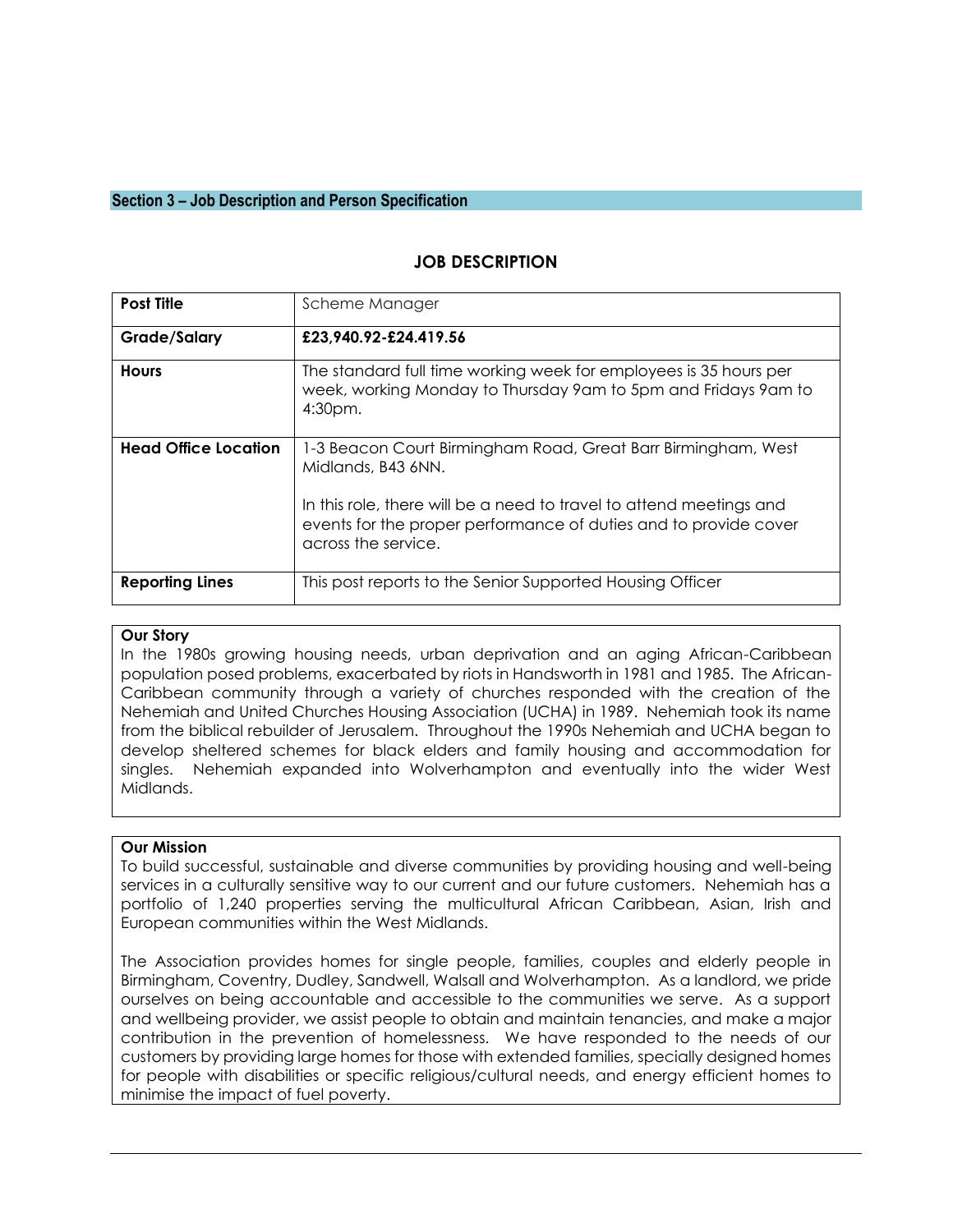Nehemiah is committed to serving the community and aims to build it into a thriving social unit in which people of all ethnic backgrounds feel at home and valued. The provision of good, affordable housing is the platform from which the Association has committed itself to the community at large, conveying the idea of value and a sense of caring.

#### **The Role**

The role is a member of the Operations Department (specifically the Housing Service team)

#### **General Description of Duties**

- 1. Proactively work with and influence external agencies in promoting the business of Nehemiah
- 2. To support the Housing service & Property service manager in the production of marketing and promotional programmes and information to customers and wider stakeholders
- 3. To provide customer focused housing services.
- 4. To facilitate the implementation of the customer engagement framework in conjunction with the Senior Supported Housing Officer and housing officers under the direction of the Housing Services Manager.
- 5. To support the Housing Services Manager to increase the number of customers involved and satisfied with their ability to shape and influence services.
- 6. To deputise for the Customer Engagement Officer/Housing Services Manager at meetings as and when required.
- 7. You will be responsible for: delivering performance targets; and maintain awareness of current issues in housing, health, social care services for the needs of vulnerable people in order to share specialist knowledge and assist in business planning. This includes compiling and submitting any required data in line with Supporting People Contract.
- 8. As a Scheme Manager you will from time to time be out in Nehemiah neighbourhoods, building successful diverse communities by providing housing and culturally sensitive services to our current and future customers.
- 9. You will be responsible for delivering great customer relationships helping our customers make the most of their tenancies.
- 10. You will be the key contact for customers to help them resolve issues and handle queries. You will build and maintain customer relationships, from the point you welcome new customers to when they leave.
- 11. You will build relationships with key partners and services in the community to give access to routes to education and training and help create and maintain great neighbourhoods.
- 12. You will contribute to our performance targets by chasing customers for late rent, letting our homes quickly, and the effective management of the homes and customers you have.

#### **Key Responsibilities:**

1. To manage the scheme, and to provide support to Customers to enable them to live independently with support, in a safe and secure environment. To manage volunteers. To act as a link for Customers with statutory and voluntary organisations.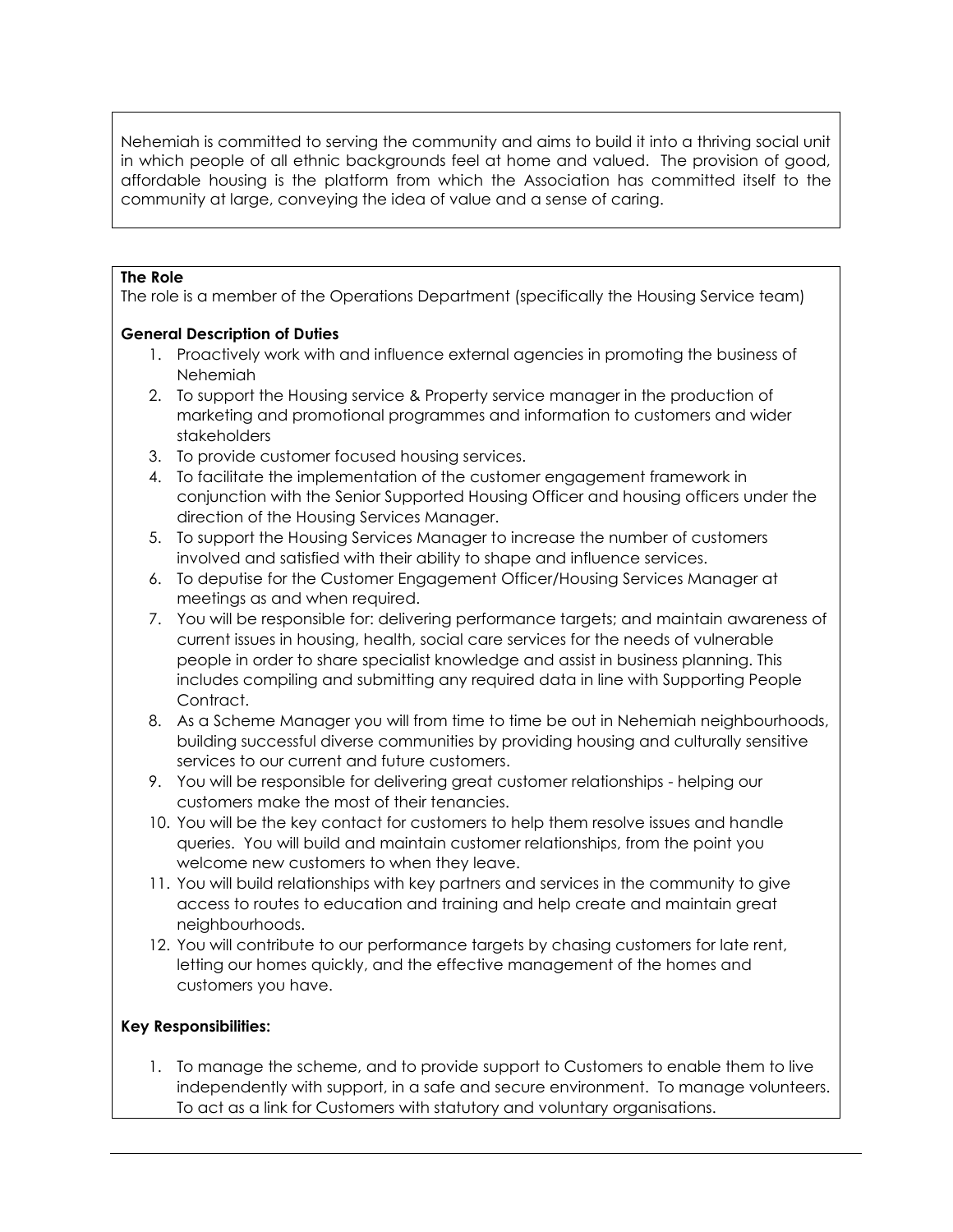- 2. Assist the Senior Supported Housing Officer to organise and deliver the Customer Framework and required outcomes including working with various groups and providing support for meetings and events.
- 3. To ensure contractual responsibilities requested by funding commissioner and stakeholder (in relation management agreement), are carried out, monitored and report submitted.

#### **Support Services**

- a) To visit applicants and complete assessments
- b) To sign up new Customers and assist them in completing housing benefit and other welfare benefits forms
- c) To ensure that all Customers receive a daily call on the intercom and a visit in line with their agreed support plan.
- d) To provide a link with other support agencies, and to act as an advocate, where necessary.
- e) To provide practical, advice and general assistance, especially during illness, including first aid.
- f) To complete and review Support Plans.
- g) To ensure customers are consulted and to provide information on the quality, scope and range of services available.
- h) To follow appropriate policy as relates to any suspicions of any identified safeguarding issues.

#### **Administration and Management**

- a) To maintain comprehensive and up to date records of each customers, and ensure that covering scheme managers are fully aware of the circumstances of each customers when handing over responsibility for the scheme.
- b) To be responsible for the building and carry out regular checks of systems.
- c) To ensure that customers understand the fire alarm system
- d) To inspect repairs reported by customers before calling the Call Centre.
- e) To advise on and maintain Conditions of Tenancy, in liaison with the Senior Supported Housing Officer and to deal with any anti-social behaviour in line with policy and procedure.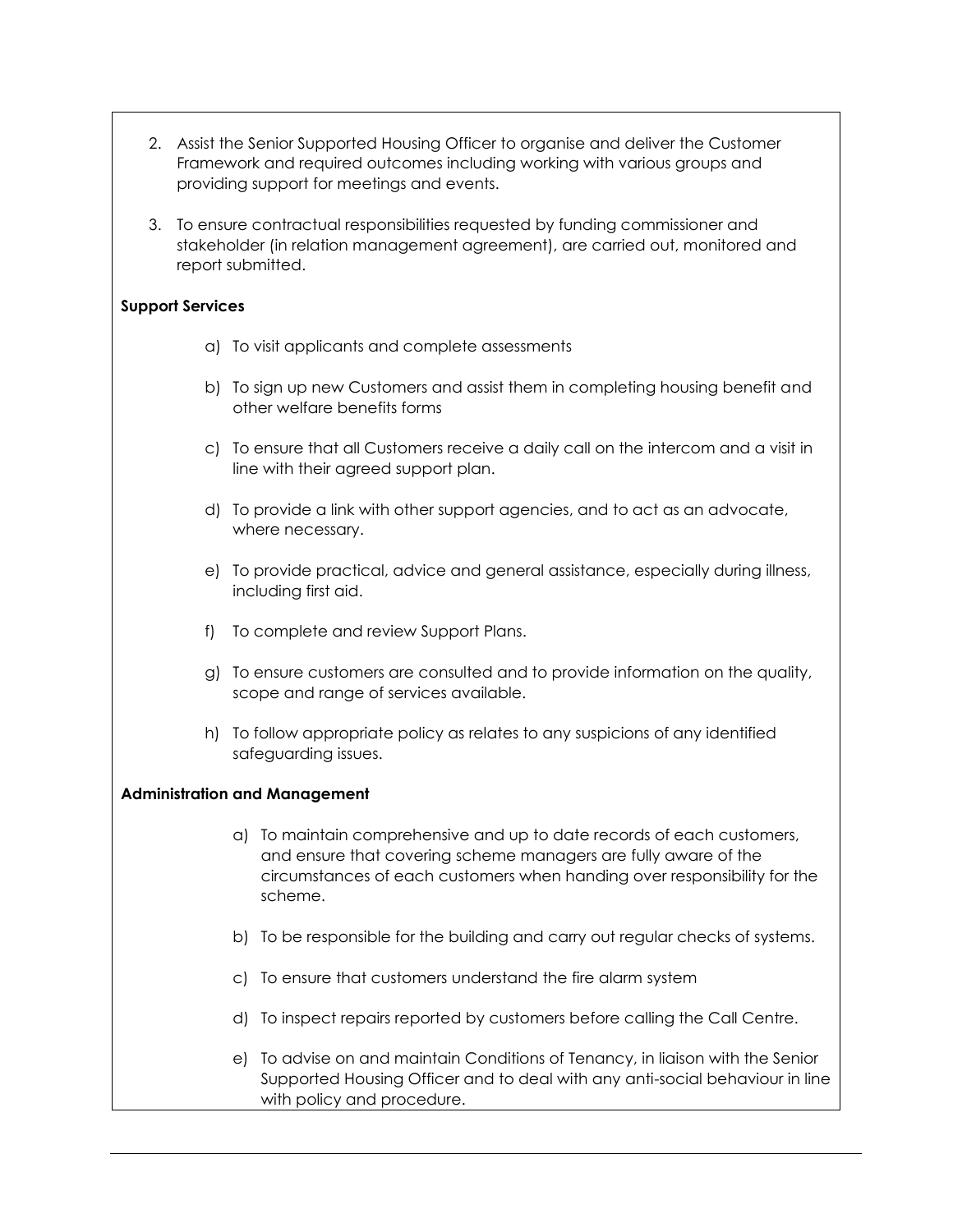|                                                                                                                                                                                                                                 | f  | To ensure proper accounting of any monies collected on the scheme.                                                                                                                                                                          |  |
|---------------------------------------------------------------------------------------------------------------------------------------------------------------------------------------------------------------------------------|----|---------------------------------------------------------------------------------------------------------------------------------------------------------------------------------------------------------------------------------------------|--|
|                                                                                                                                                                                                                                 |    | g) To complete returns as requested by the Supporting People Team<br>Including outcome monitoring.                                                                                                                                          |  |
| <b>On Call Duties</b>                                                                                                                                                                                                           |    |                                                                                                                                                                                                                                             |  |
|                                                                                                                                                                                                                                 |    | a) Be available to answer emergency calls which includes weekends.                                                                                                                                                                          |  |
|                                                                                                                                                                                                                                 |    | b) Maintain a record of emergencies and actions taken, use of master key,<br>and other notable occurrences.                                                                                                                                 |  |
| General                                                                                                                                                                                                                         |    |                                                                                                                                                                                                                                             |  |
|                                                                                                                                                                                                                                 |    | a) The Scheme Manager will be required to attend and participate fully in any<br>mandatory and other training deemed necessary for their role.                                                                                              |  |
|                                                                                                                                                                                                                                 |    | b) To take all reasonable care that there is no unauthorised loss or disclosure<br>of personal data or breach of confidentiality, in accordance with the<br>provisions of the Data Protection Act 1998.                                     |  |
|                                                                                                                                                                                                                                 | C) | To maintain professional standards of conduct, integrity, performance and<br>personal appearance, in accordance with policies and aspirations of<br>Nehemiah UCHA to extend and improve professional service delivery and<br>customer care. |  |
|                                                                                                                                                                                                                                 |    | d) To carry out any other tasks or duties, this may be required from time to<br>time.                                                                                                                                                       |  |
| <b>Stakeholder Relationships</b><br>You will establish and maintain excellent relationships with external partners and stakeholders<br>by attending and representing Nehemiah UCHA at Forums and meetings.                      |    |                                                                                                                                                                                                                                             |  |
| <b>Anti-Social Behaviour</b><br>You will provide an excellent service to customers who experience anti-social behaviour, using<br>housing legislation and working with external partners to resolve issues quickly.             |    |                                                                                                                                                                                                                                             |  |
| <b>Customer Engagement</b><br>You will ensure the views of customers are captured and listened to, using the information to<br>continuously improve services. You will attend customer engagement opportunities as<br>required. |    |                                                                                                                                                                                                                                             |  |

#### **Performance Information**

You will prepare reports and statistical information as required.

## **Property Management**

You will liaise as appropriate with Property Services staff over, voids, repairs and maintenance issues, to ensure appropriate solutions are delivered.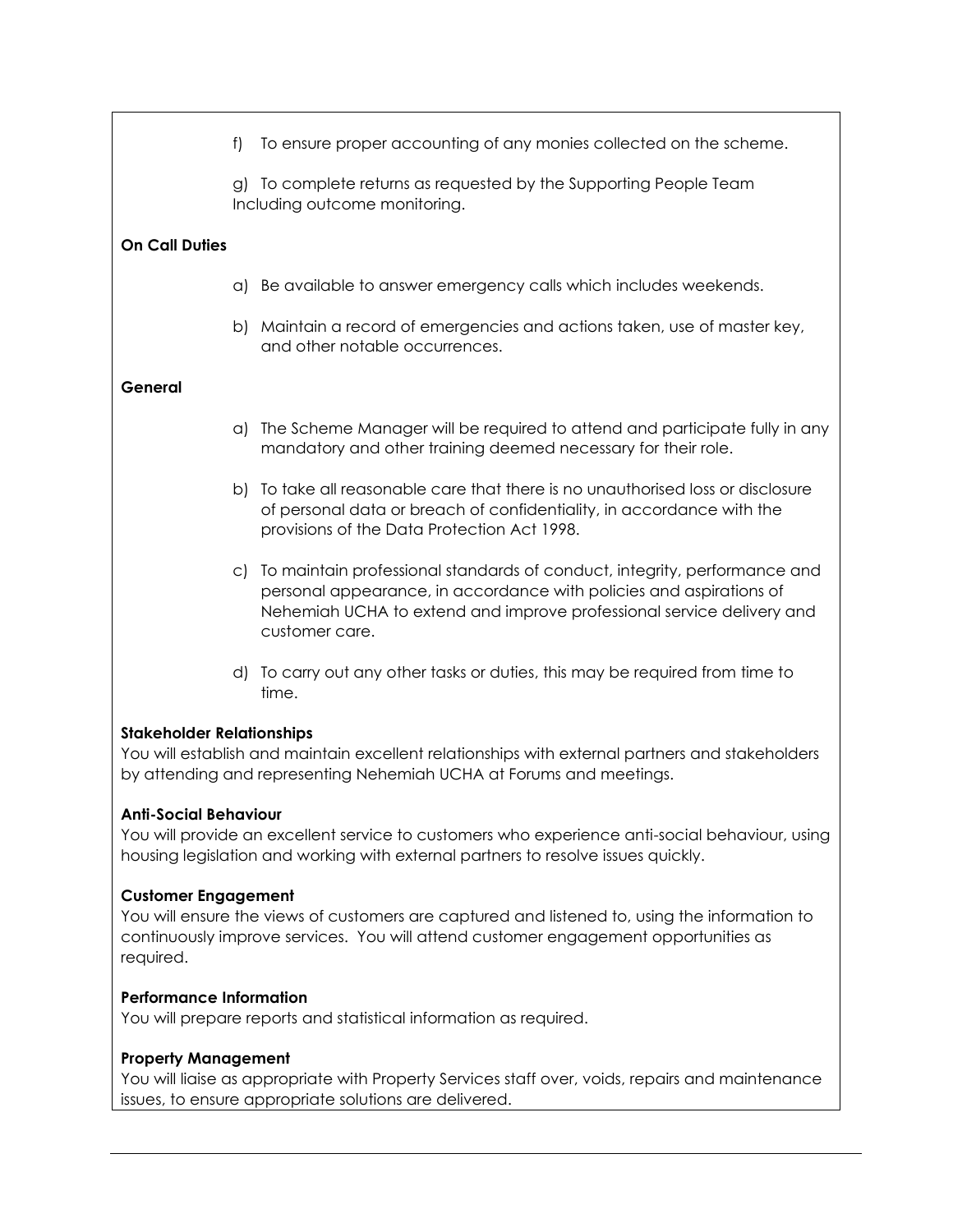#### **Record Keeping**

You will update and maintain all manual and computerised records in an accurate and timely manner.

#### **Health & Safety**

The post holder must comply with employer's health and safety policy and in particular is required:

- To take reasonable care for their own health and safety at work and of those who may be affected by their actions or by their omissions
- To cooperate with their line manager to work safely, to comply with health and safety instructions and information and undertake appropriate health and safety training as required
- Not to intentionally or recklessly interfere with or misuse anything provided in the interests of health, safety and welfare
- To report to their manager any health and safety concerns, hazardous condition or defect in the health and safety arrangements.

#### **Any Other Duties**

- 1. You will represent Nehemiah externally in an appropriate and professional manner.
- 2. You will promote equal opportunities and diversity in the workplace, in the provision of housing services and in the wider community.
- 3. You will take responsibility for personal development.
- 4. The job is likely to change over time and the post holder may be asked to carry out other duties to maintain the efficiency of the Operations Department Service. The Association reserves the right to amend this job description, as the needs of the job change following discussion with you.

|                                    | <b>Person Specification</b>                                                                                                                                                                                                                                                                                                                                                                      |
|------------------------------------|--------------------------------------------------------------------------------------------------------------------------------------------------------------------------------------------------------------------------------------------------------------------------------------------------------------------------------------------------------------------------------------------------|
| <b>Qualification(s)</b>            | Completed a broad education including GCSE's or equivalent and<br>Ι.<br>possession of at least a relevant NVQ level 3<br>Full current driving licence and access to a car for work<br>2.                                                                                                                                                                                                         |
| <b>Experience and</b><br>Knowledge | General knowledge of the Supported Housing Sector/ Young People<br>Experience of achieving targets and results<br>2.<br>Knowledge and understanding of legislation frameworks.<br>3.<br>Computer literate<br>4.<br>Experience of interviewing and negotiating with customers<br>5.<br>Knowledge of welfare and Housing Benefits<br>6.<br>Numerate and able to understand performance data.<br>7. |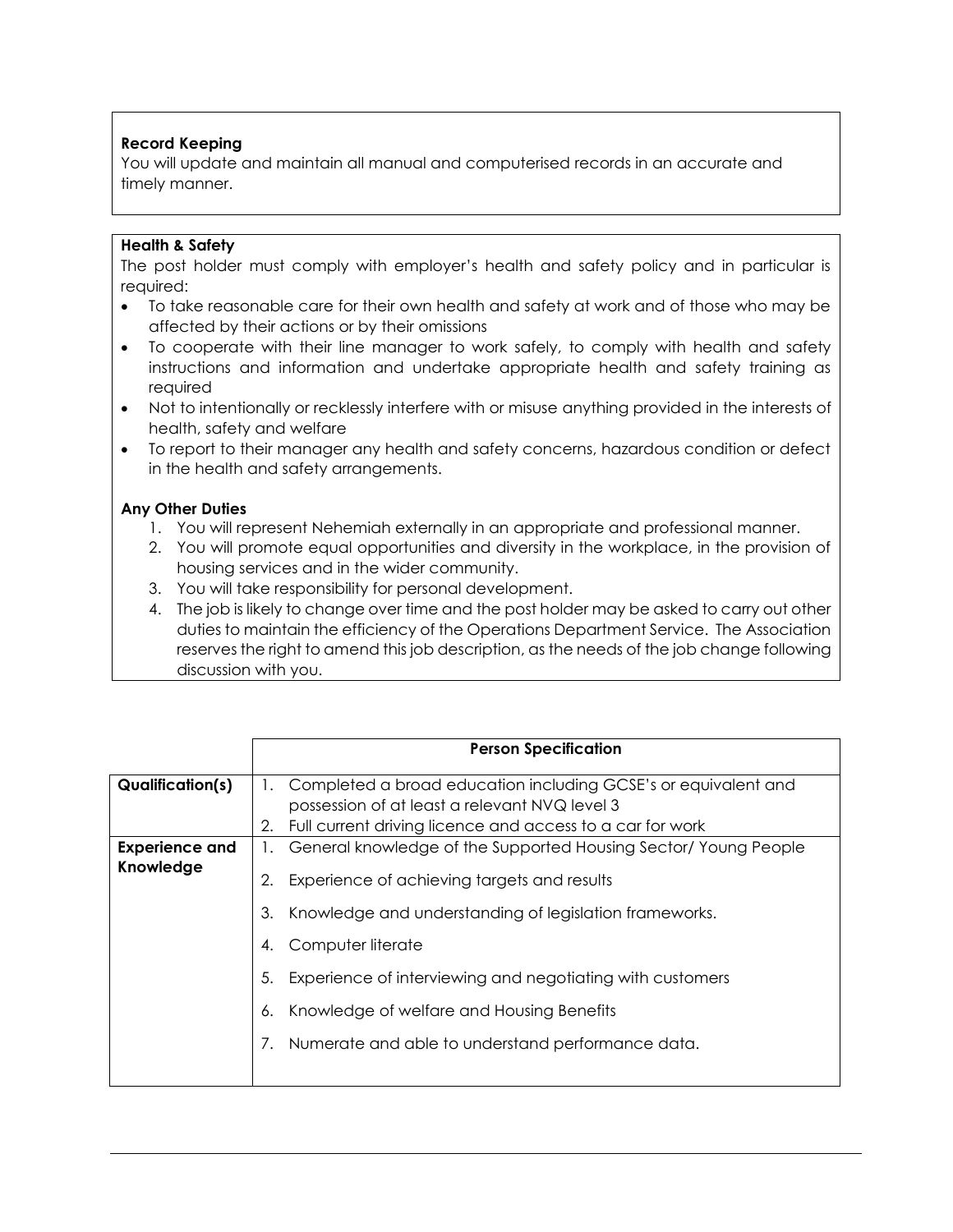| <b>Skills/Abilities</b>                        | Demonstrates ability to build relationships at all levels across a wide<br>1.<br>range of partners                                         |  |
|------------------------------------------------|--------------------------------------------------------------------------------------------------------------------------------------------|--|
|                                                | Demonstrates ability to respond positively to change, and manage<br>2.<br>implementation                                                   |  |
|                                                | 3.<br>Demonstrates ability to manage and organise workload                                                                                 |  |
| Continuing<br>Professional<br>Development      | Demonstrates a willingness to embrace the use of IT to improve<br>4.<br>procedures, processes and core systems and own skills              |  |
|                                                | 5.<br>Demonstrates a willingness to develop skills and knowledge in Housing to<br>enhance performance in the role                          |  |
|                                                | Engages with Performance Management processes such as annual<br>6.<br>review                                                               |  |
| Equal<br>Opportunities                         | 7. Understanding of the requirements of Equality and Diversity both as an<br>employee but also in dealing with clients of the association. |  |
| How we do<br>things $-$                        |                                                                                                                                            |  |
|                                                |                                                                                                                                            |  |
| These are our<br>core values and<br>behaviours | What we expect from you                                                                                                                    |  |
| <b>Passionate</b>                              | Listens to what customers say, delivering practical solutions to<br>$\bullet$<br>problems and issues.                                      |  |
|                                                | See mistakes as opportunities to learn to improve procedures and<br>$\bullet$<br>services.                                                 |  |
|                                                | Proactively seeks customer feedback.<br>$\bullet$                                                                                          |  |
|                                                | Strives to continuously improve the quality of the service provided.<br>$\bullet$                                                          |  |
|                                                | Demonstrates ambition in the day to day operation of the service<br>$\bullet$                                                              |  |
|                                                | Shows determination to achieve targets and objectives.<br>$\bullet$                                                                        |  |
|                                                | Understands performance against targets and takes action to<br>$\bullet$<br>improve where required.                                        |  |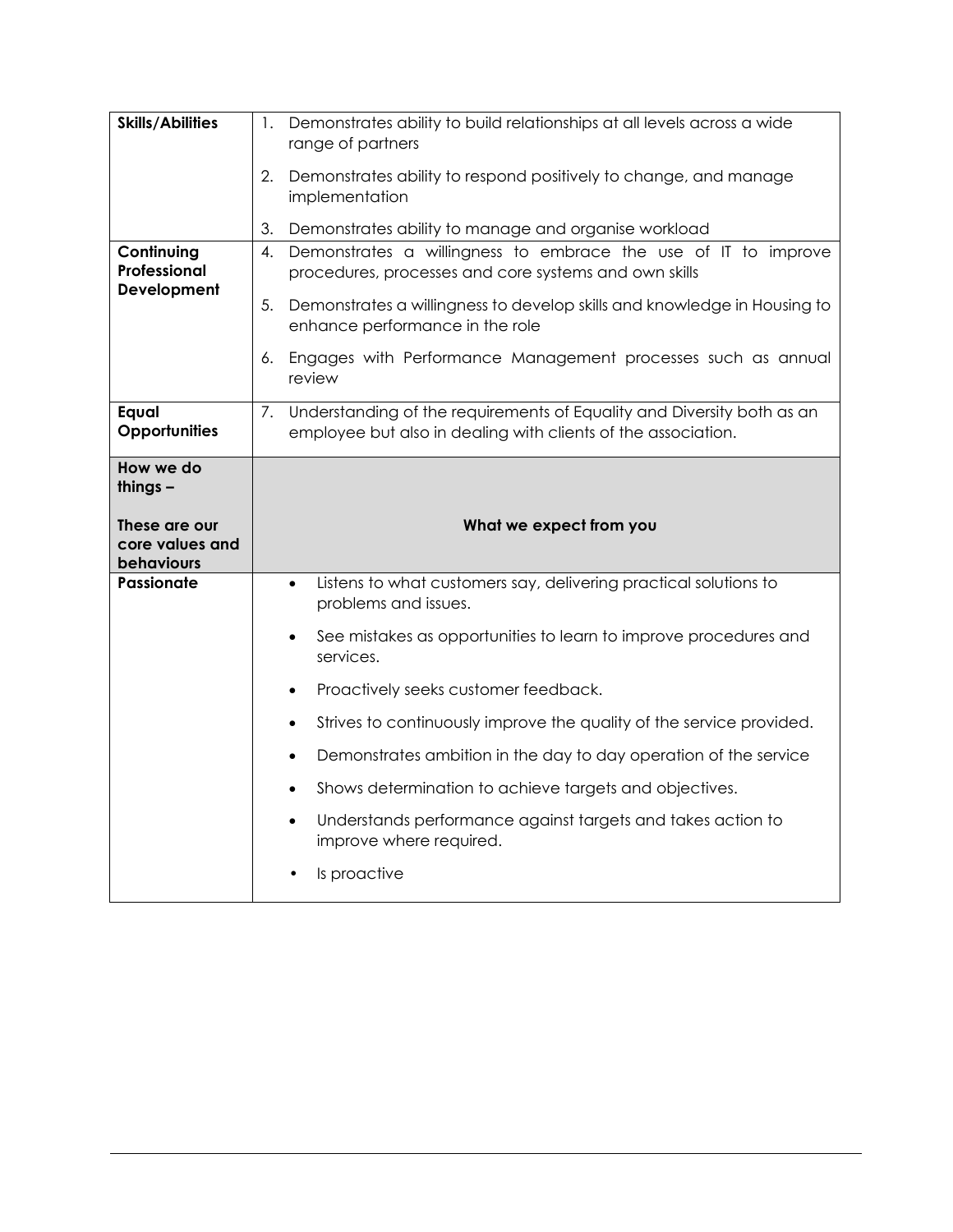| Integrity                      |                                                                                                                                                                                                                                                                                                                                |
|--------------------------------|--------------------------------------------------------------------------------------------------------------------------------------------------------------------------------------------------------------------------------------------------------------------------------------------------------------------------------|
|                                | Understands the importance of policies and procedures<br>$\bullet$                                                                                                                                                                                                                                                             |
|                                | Demonstrates personal knowledge and competence but is not<br>$\bullet$<br>afraid to ask when does not have an answer.                                                                                                                                                                                                          |
|                                | Self-aware – understands the impact of own actions and behaviours<br>$\bullet$<br>on others.                                                                                                                                                                                                                                   |
|                                | Demonstrates organisational skills by prioritising and planning<br>٠                                                                                                                                                                                                                                                           |
|                                | Uses financial and other resources well, considers efficiency,<br>$\bullet$<br>effectiveness and value for money in decision making                                                                                                                                                                                            |
|                                | Responds positively in all circumstances                                                                                                                                                                                                                                                                                       |
|                                | Is proactive<br>$\bullet$                                                                                                                                                                                                                                                                                                      |
|                                | Keeps colleagues/customers updated and informed.<br>٠                                                                                                                                                                                                                                                                          |
|                                | Respects others' time and commitments.<br>$\bullet$                                                                                                                                                                                                                                                                            |
|                                | Is dependable, trustworthy and accountable in what they do and<br>say                                                                                                                                                                                                                                                          |
|                                | Is open, honest, and transparent                                                                                                                                                                                                                                                                                               |
|                                | Is non-judgemental, fair and unbiased<br>٠                                                                                                                                                                                                                                                                                     |
|                                | Respects and values cultural diversity                                                                                                                                                                                                                                                                                         |
|                                | Exercises professional judgement appropriately                                                                                                                                                                                                                                                                                 |
| <b>Diversity</b>               | Builds and develops effective working partnerships with<br>$\bullet$<br>stakeholders. To be able to communicate effectively face to face<br>and over the telephone with customers and a range of<br>organisations.<br>Able to adapt style to meet individual needs and situations.<br>Works as part of the wider Nehemiah team |
| Sustainability                 | Is committed to embracing inclusion and diversity<br>Encouraging tenancy sustainability through listening to our                                                                                                                                                                                                               |
|                                | customers                                                                                                                                                                                                                                                                                                                      |
|                                | Is environmentally conscious                                                                                                                                                                                                                                                                                                   |
|                                | Considers and suggests new systems that the organisation could                                                                                                                                                                                                                                                                 |
|                                | adopt to reduce its carbon footprint                                                                                                                                                                                                                                                                                           |
|                                | <b>Behavioural Competencies</b>                                                                                                                                                                                                                                                                                                |
|                                | These competencies demonstrate the desired behaviours for success in this role. These competencies will<br>be used to measure performance and set KPIs.                                                                                                                                                                        |
| <b>Active Leadership</b>       |                                                                                                                                                                                                                                                                                                                                |
| 1.<br>hierarchy and authority. | Motivates, inspires and gains support from others through mutual trust without the need to rely on                                                                                                                                                                                                                             |
| 2.                             | Provides a compelling vision which motivates others to work towards team goals, setting clear                                                                                                                                                                                                                                  |
|                                | objectives and holding people to account for results.                                                                                                                                                                                                                                                                          |
| 3.                             | Encourages and offers support to others in challenging situations.                                                                                                                                                                                                                                                             |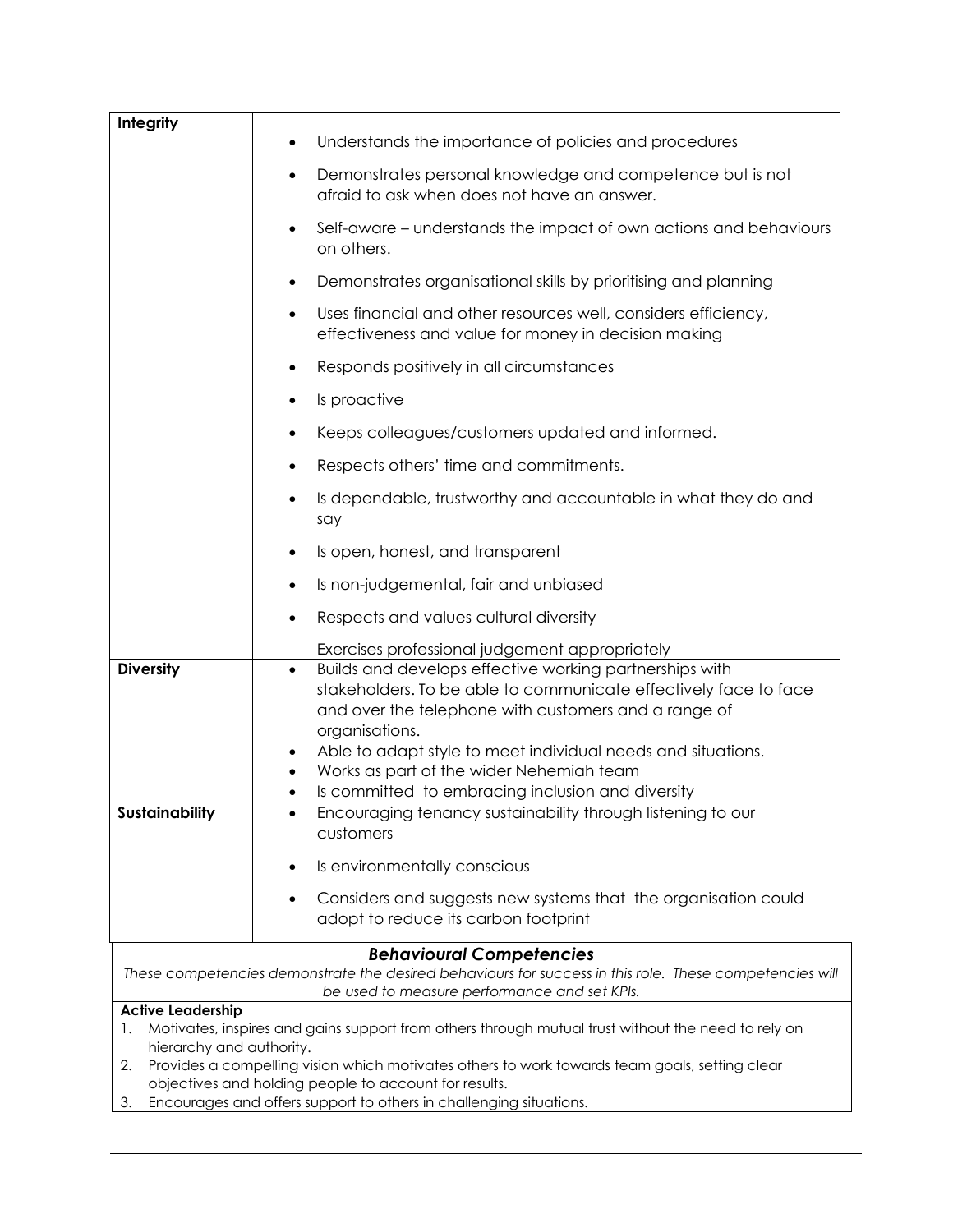| 4. | Enables team to improve their performance and develop capability.                                                                     |
|----|---------------------------------------------------------------------------------------------------------------------------------------|
|    | <b>Leading Change</b>                                                                                                                 |
| 5. | Understands the need for change and embraces change in a positive manner.                                                             |
| 6. | Communicates the vision for change by engaging and facilitating others to work collaboratively to                                     |
|    | achieve real change.                                                                                                                  |
| 7. | Seeks out opportunities to effect change to improve organisational performance.                                                       |
| 8. | Develops self and others to respond effectively to change communicating change clearly to all those                                   |
|    | around them, breaking down problems and establishing facts.                                                                           |
| 9. | Uses sound judgement to make informed decisions which considers financial/resource management                                         |
|    | and the local/wider economy and markets.                                                                                              |
|    | 10. Contribute to evidence based strategies and plans which considers different options, benefits, risks                              |
|    | and solutions to make effective decisions even in time critical situations.                                                           |
|    | <b>Organisational &amp; Strategic Perspective</b>                                                                                     |
|    | 11. Clearly sees the bigger picture and demonstrates an in-depth knowledge of how their role supports                                 |
|    | the achievement of organisational objectives and the housing sector.                                                                  |
|    | 12. Contribute to clear strategies which consider the external and political context to maximise the                                  |
|    | opportunity to add value to the community and support growth.                                                                         |
|    | <b>Winning Commitment</b>                                                                                                             |
|    | 13. Builds positive and trusting relationships with colleagues, partners and customers to get business done.                          |
|    | 14. Develops internal and external networks which enable business to be delivered in an efficient and                                 |
|    | effective way.                                                                                                                        |
|    | 15. Encourages collaboration and commitment with various stakeholders to deliver the best housing                                     |
|    | service.                                                                                                                              |
|    | <b>Analysis and Decision Making</b>                                                                                                   |
|    | 16. Identifies the key issues, breaking down problems and establishing facts.                                                         |
|    | <b>Creativity &amp; Innovation</b>                                                                                                    |
|    | 17. Standing back from the detail, taking a broader perspective and developing new ideas to take the                                  |
|    | organisation forward.                                                                                                                 |
|    | 18. Contribute to strategies and plans which considers innovative, new approaches which are being                                     |
|    | trialled in other sectors.                                                                                                            |
|    | <b>Delivering Results</b>                                                                                                             |
|    | 19. Demonstrates energy and tenacity in the achievement of goals.                                                                     |
|    | 20. Takes initiatives which often involve calculated risks and demonstrates the personal drive to do things                           |
|    | better, more effectively, and in a way, that exceeds goals and targets.                                                               |
|    | 21. Looks at new challenges and not being satisfied with the status quo but not making change for                                     |
|    | change's sake.                                                                                                                        |
|    | Results Focused, "Getting things done"                                                                                                |
|    | 22. Achieves successful delivery of tasks and objectives by effectively managing others or taking direct                              |
|    | action.                                                                                                                               |
|    | 23. Takes responsibility for achieving individual objectives and contributing to team targets                                         |
|    |                                                                                                                                       |
|    | <b>Planning and Organising</b>                                                                                                        |
|    | 24. Plans and organises work and activities to meet objectives whilst achieving quality and value for                                 |
|    | money.                                                                                                                                |
|    | 25. Contributes to the team/project objectives by effectively setting own work plan and prioritising key                              |
|    | tasks                                                                                                                                 |
|    | <b>Working Together</b>                                                                                                               |
|    | 26. Works co-operatively and flexibly across cultures and organisational boundaries to achieve shared                                 |
|    |                                                                                                                                       |
|    | goals                                                                                                                                 |
|    | 27. Involves others to work towards shared goals and objectives                                                                       |
|    |                                                                                                                                       |
|    | 28. Works co-operatively with other members of the team and direct customers                                                          |
|    | <b>Managing Relationships and Customer Driven</b>                                                                                     |
|    | 29. Builds positive and reciprocal relationships that benefit the association<br>30. Provides a high-quality service to all customers |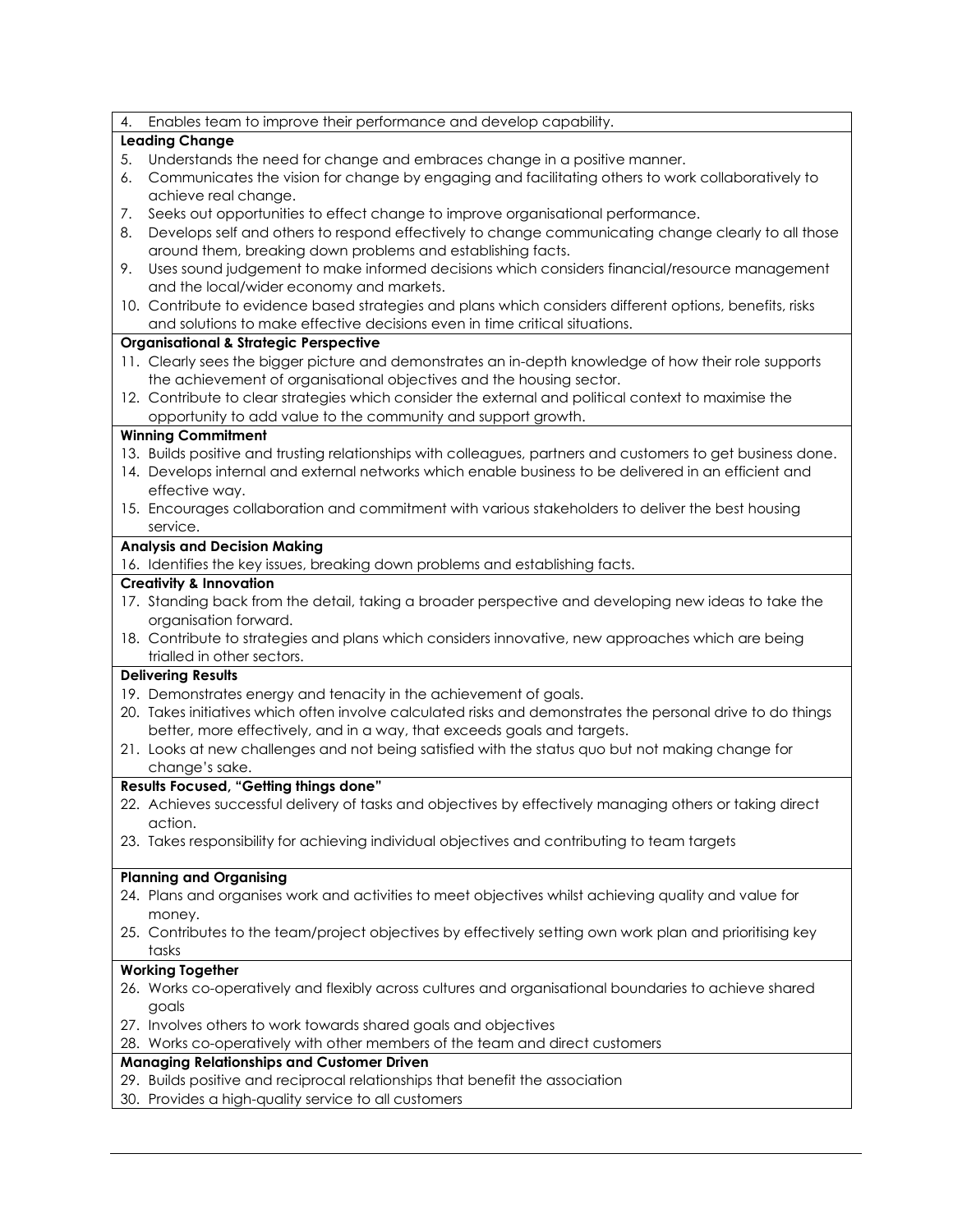#### 31. Plans and organises delivery of customer service

#### **Continuous Improvement (Striving for Excellence)**

- 32. Looks for opportunities to improve (self, products and/or services)
- 33. Delivers improvements at a team level
- 34. Drives self to deliver results and aspirations



#### **Purpose of this Job Description:**

Nehemiah considers this document as a "snapshot" of the job aimed at providing a clear guide at the time of writing. The nature of the housing market and the diverse nature of Nehemiah's current and potential activities require flexibility from all employees. This profile cannot therefore ever be an exhaustive list and the post holder may be required to take on additional operational and /or strategic responsibilities commensurate with the post as the business requires.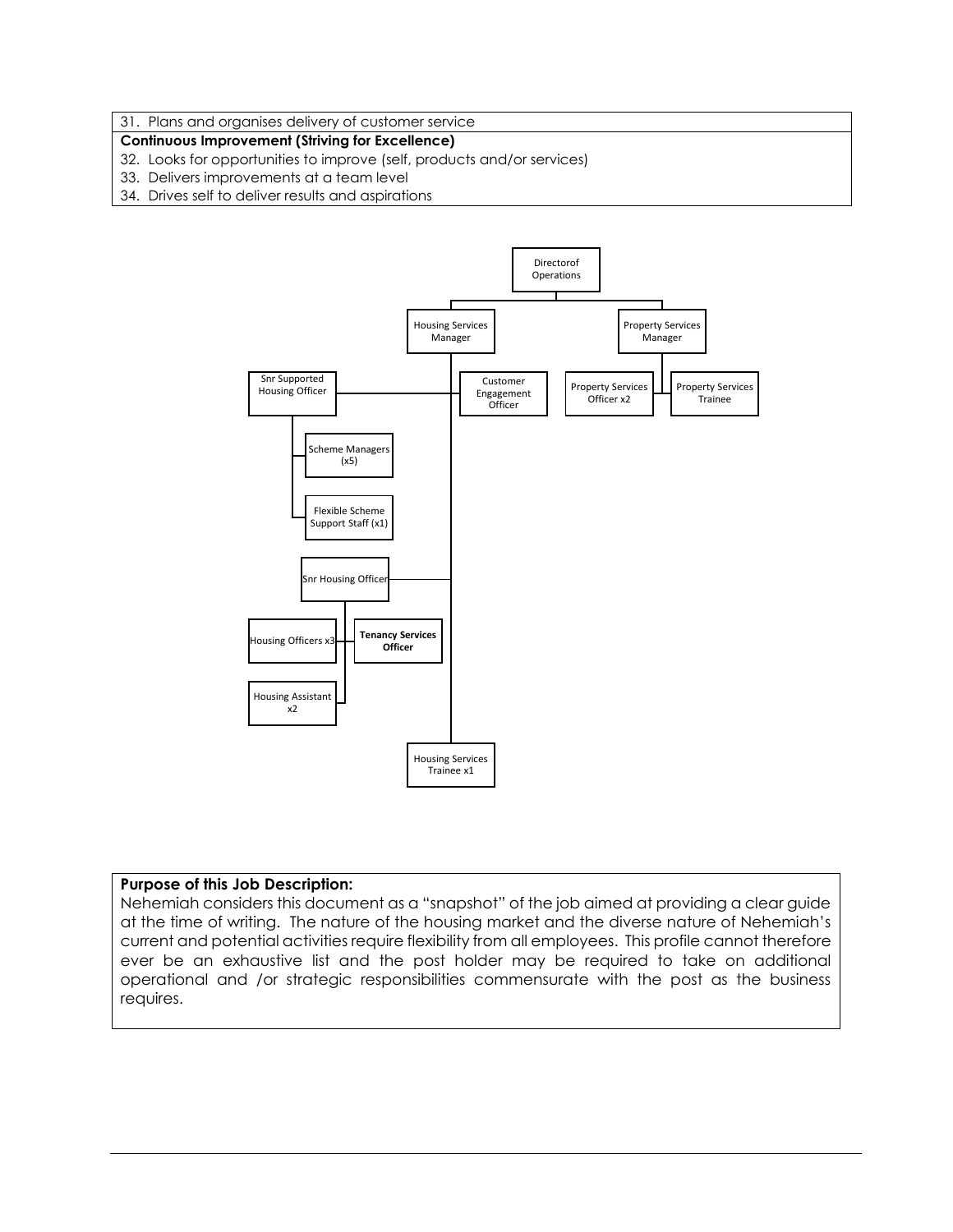## **Section 4 -Summary of Employment Terms and Conditions**

#### **Post**

2 Scheme Manager Posts : 1 Wolverhampton Based and 1 Birmingham based

#### **Condition of Offer**

All posts are offered subject to receipt of satisfactory references /checks that meet with our approval also compliance with the Asylum and Immigration Act.

#### **Probation**

This post is subject to a probationary period of six months, during which time assistance and guidance will be given to help the individual become familiar with and competently empowered in their work. Subject to a satisfactory completion of this period, your position will then be confirmed.

#### **Hours of Work**

The standard working week for full time employees is 35 hours. Part time workers hours vary and these will be agreed on an individual basis.

Office hours are 9.00 am to 5.00 pm Monday to Thursday 9.00 to 4.30 Friday

#### **Salary & Benefits**

- **£23,940.92-£24.419.56**
- Salary Payment will be made on the  $20<sup>th</sup>$  of each month directly into bank account
- Pension Scheme CARE Defined Benefit Scheme

#### **Annual Leave**

- 28 days including bank holidays based on statutory provision of 5.6 weeks, holidays are accrued on a monthly basis.
- Approximately 2 day concessionary days

#### **Contract Term**

This is permanent position

#### **Maternity & Paternity**

These are given in accordance with statutory guidelines

#### **Induction**

All new employees will have an induction programme. This Programme will be tailored to an individual's requirement and will include the Associations policies and procedures.

#### **Performance Management**

Performance Management at Nehemiah UCHA is based on a competency framework and includes process to review; probation, 1-2-1 supervision and the annual performance management review.